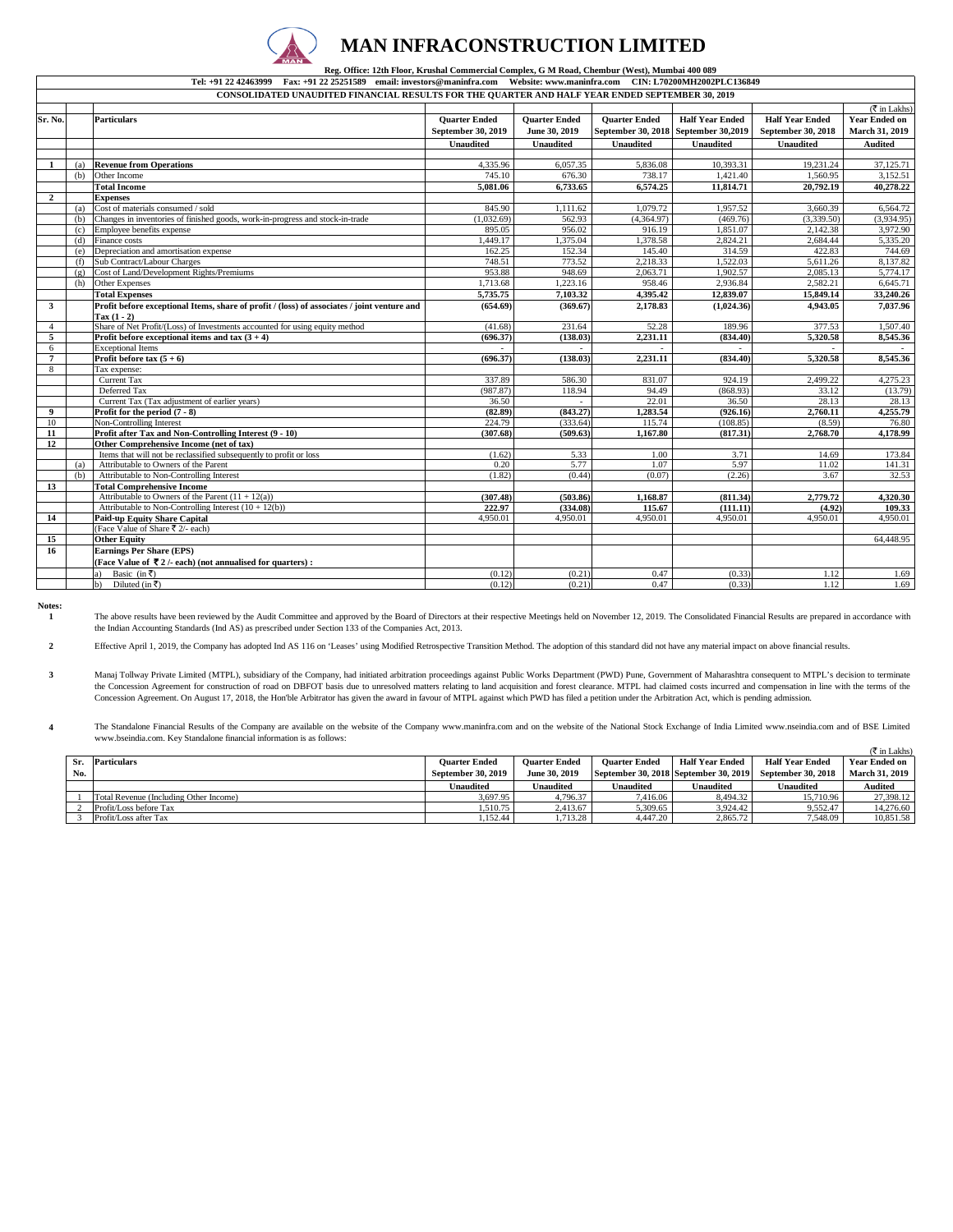**5** Unaudited Consolidated Segment wise Revenue, Results, Assets and Liabilities for the Quarter and Half year ended September 30, 2019:

|                |                                                                                           |                      |                      |                                       |                        |                        | $(\overline{\tau}$ in Lakhs) |
|----------------|-------------------------------------------------------------------------------------------|----------------------|----------------------|---------------------------------------|------------------------|------------------------|------------------------------|
| Sr.            | <b>Particulars</b>                                                                        | <b>Quarter Ended</b> | <b>Quarter Ended</b> | <b>Quarter Ended</b>                  | <b>Half Year Ended</b> | <b>Half Year Ended</b> | <b>Year Ended on</b>         |
| No.            |                                                                                           | September 30, 2019   | June 30, 2019        | September 30, 2018 September 30, 2019 |                        | September 30, 2018     | <b>March 31, 2019</b>        |
|                |                                                                                           | <b>Unaudited</b>     | Unaudited            | <b>Unaudited</b>                      | Unaudited              | <b>Unaudited</b>       | <b>Audited</b>               |
|                | <b>Segment Revenue</b>                                                                    |                      |                      |                                       |                        |                        |                              |
| (a)            | EPC (Engineering, Procurement and Contracting)                                            | 1.899.14             | 2.611.60             | 4.512.82                              | 4.510.74               | 15,667.94              | 25,223.75                    |
| (b)            | <b>Real Estate</b>                                                                        | 2,784.04             | 4,399.00             | 2.499.42                              | 7.183.04               | 5.788.58               | 16,572.20                    |
| (c)            | Unallocated                                                                               |                      |                      |                                       |                        |                        |                              |
|                | <b>Total Segment Revenue</b>                                                              | 4,683.18             | 7,010.60             | 7.012.24                              | 11,693.78              | 21,456.52              | 41,795.95                    |
|                | Less: Inter Segment Revenue                                                               | 347.22               | 953.25               | 1.176.16                              | 1,300.47               | 2.225.28               | 4,670.24                     |
|                | <b>Net Sales / Income from Operations</b>                                                 | 4.335.96             | 6.057.35             | 5.836.08                              | 10.393.31              | 19.231.24              | 37,125,71                    |
|                |                                                                                           |                      |                      |                                       |                        |                        |                              |
| $\overline{2}$ | <b>Segment Results</b>                                                                    |                      |                      |                                       |                        |                        |                              |
| (a)            | <b>EPC</b>                                                                                | (638.76)             | (168.11)             | 1.140.65                              | (806.87)               | 4.584.02               | 6,276.67                     |
| (b)            | <b>Real Estate</b>                                                                        | 915.39               | 918.51               | 1.922.38                              | 1,833.90               | 2.308.82               | 5,230.97                     |
| (c)            | Unallocated                                                                               | 476.17               | 486.61               | 546.66                                | 962.78                 | 1.112.18               | 2.372.92                     |
|                | <b>Total Segment Results</b>                                                              | 752.80               | 1.237.01             | 3.609.69                              | 1.989.81               | 8.005.02               | 13,880.56                    |
|                | Less: Finance Costs                                                                       | 1,449.17             | 1,375.04             | 1,378.58                              | 2,824.21               | 2,684.44               | 5,335.20                     |
|                | Total Profit / (Loss) Before Tax including Share of Profit / (Loss) of associates / joint | (696.37)             | (138.03)             | 2,231.11                              | (834.40)               | 5,320.58               | 8,545.36                     |
|                | venture                                                                                   |                      |                      |                                       |                        |                        |                              |
|                |                                                                                           |                      |                      |                                       |                        |                        |                              |
| $\mathbf{3}$   | <b>Segment Assets</b>                                                                     |                      |                      |                                       |                        |                        |                              |
| (a)            | <b>EPC</b>                                                                                | 23,870.80            | 24,777,00            | 26.017.25                             | 23,870.80              | 26,017.25              | 24,682.93                    |
| (b)            | <b>Real Estate</b>                                                                        | 56,933.05            | 58,478.96            | 48.215.24                             | 56.933.05              | 48.215.24              | 62,418.38                    |
| (c)            | Unallocated                                                                               | 52,631.04            | 50,427.36            | 51,468.54                             | 52.631.04              | 51,468.54              | 47,550.55                    |
|                | <b>Total Segment Assets</b>                                                               | 133,434.89           | 133,683.32           | 125,701.03                            | 133,434.89             | 125,701.03             | 134,651.86                   |
|                |                                                                                           |                      |                      |                                       |                        |                        |                              |
| 4              | <b>Segment Liabilities</b>                                                                |                      |                      |                                       |                        |                        |                              |
| (a)            | EPC.                                                                                      | 5.614.56             | 4,373.34             | 7.502.94                              | 5.614.56               | 7.502.94               | 5.695.47                     |
| (b)            | <b>Real Estate</b>                                                                        | 8.267.29             | 9,090.50             | 1.566.47                              | 8.267.29               | 1.566.47               | 9.043.35                     |
| (c)            | Unallocated                                                                               | 47.195.80            | 47,880.33            | 44,817.66                             | 47.195.80              | 44,817.66              | 46.259.66                    |
|                | <b>Total Segment Liabilities</b>                                                          | 61,077.65            | 61,344.17            | 53,887.07                             | 61,077.65              | 53,887.07              | 60,998.48                    |
|                |                                                                                           |                      |                      |                                       |                        |                        |                              |

Note: The Segment information has been prepared in line with the review of operating results by the Managing Director / Chief Operating Decision Maker (CODM), as per Ind AS 108 "Operating Segment". The accounting<br>principle

**6** Figures for previous periods are re-classified / re-arranged / re-grouped, wherever necessary.

**For and on behalf of Board of Directors**

**Place: Mumbai Managing Director Date: November 12, 2019** 

**Manan P. Shah**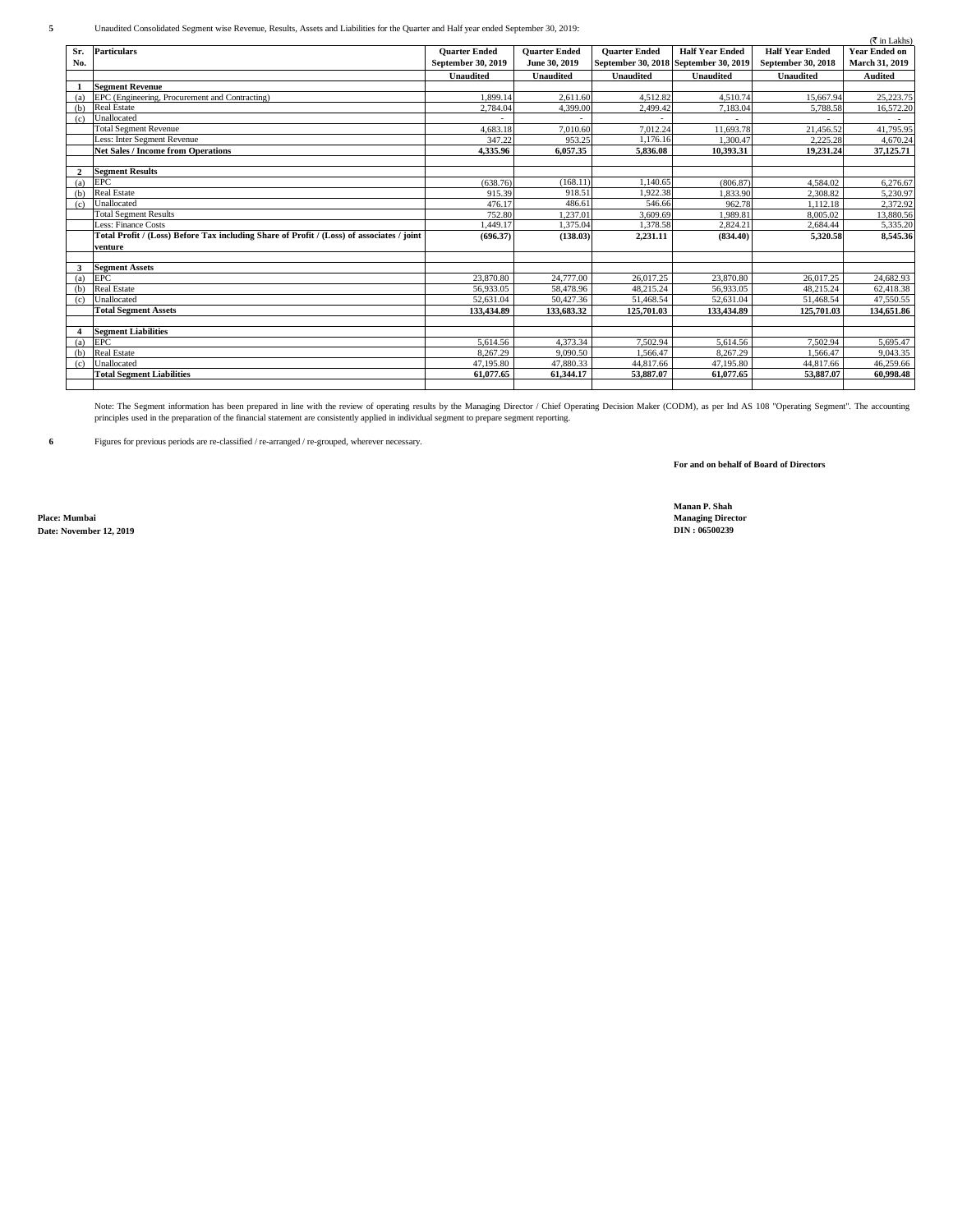

# **MAN INFRACONSTRUCTION LIMITED**

 **Reg. Office: 12th Floor, Krushal Commercial Complex, G M Road, Chembur (West), Mumbai 400 089** 

**Tel: +91 22 42463999 Fax: +91 22 25251589 email: investors@maninfra.com Website: www.maninfra.com CIN: L70200MH2002PLC136849**

**Consolidated Unaudited Balance sheet as at September 30, 2019:**

|                         |                      |                                                                                        |                             | (₹ in Lakhs)            |
|-------------------------|----------------------|----------------------------------------------------------------------------------------|-----------------------------|-------------------------|
| Sr.No.                  |                      | <b>Particulars</b>                                                                     | As at September<br>30, 2019 | As at March<br>31, 2019 |
|                         |                      | <b>ASSETS</b>                                                                          | <b>Unaudited</b>            | <b>Audited</b>          |
| 1                       |                      | <b>Non Current Assets</b>                                                              |                             |                         |
|                         | a                    | Property, Plant and Equipment                                                          | 3,395.03                    | 3,185.44                |
|                         | $\mathbf b$          | Capital work-in-progress                                                               | 1,307.51                    | 173.55                  |
|                         | $\mathbf{c}$         | <b>Investment Property</b>                                                             | 4.250.51                    | 5,071.03                |
|                         | d                    | Goodwill                                                                               | 3.50                        | 3.50                    |
|                         | e                    | Intangible assets under development                                                    | 12,993.14                   | 12,993.14               |
|                         | f                    | Investment accounted for using the equity method                                       | 1,300.32                    | 973.21                  |
|                         | $\underline{\sigma}$ | <b>Financial Assets</b>                                                                |                             |                         |
|                         |                      | (i) Investments                                                                        | 621.55                      | 673.95                  |
|                         |                      | (ii) Trade receivables                                                                 | 44.37                       | 641.58                  |
|                         |                      | (iii) Loans                                                                            |                             |                         |
|                         |                      | (iv) Others                                                                            | 1,335.16                    | 1,034.40                |
|                         | h                    | Deferred tax assets (net)                                                              | 1,688.81                    | 822.13                  |
|                         | $\mathbf{i}$         | Other non-current assets                                                               | 29,970.18                   | 32,229.67               |
|                         |                      | <b>Total Non-Current Assets</b>                                                        | 56,910.08                   | 57,801.60               |
|                         |                      |                                                                                        |                             |                         |
| $\mathbf{2}$            |                      | <b>Current Assets</b>                                                                  |                             |                         |
|                         | a<br>$\mathbf b$     | Inventories<br><b>Financial Assets</b>                                                 | 36,281.09                   | 38,508.94               |
|                         |                      |                                                                                        |                             |                         |
|                         |                      | (i) Investments<br>(ii) Trade receivables                                              | 1,640.97<br>7.405.07        | 761.43                  |
|                         |                      | (iii) Cash and cash equivalents                                                        | 3,470.34                    | 13,469.35<br>3,988.19   |
|                         |                      | (iv) Bank balances other than (iii) above                                              | 14,260.32                   | 9,740.84                |
|                         |                      | $(v)$ Loans                                                                            | 4,596.14                    | 4,644.39                |
|                         |                      | (vi) Others                                                                            | 5,053.67                    | 2,170.90                |
|                         | $\mathbf{c}$         | Current Tax Assets (Net)                                                               | 14.02                       | 109.42                  |
|                         | d                    | Other current assets                                                                   | 3,803.19                    | 3,456.80                |
|                         |                      | <b>Total Current Assets</b>                                                            | 76,524.81                   | 76,850.26               |
|                         |                      | <b>Total Assets</b>                                                                    | 133,434.89                  | 134,651.86              |
|                         |                      |                                                                                        |                             |                         |
|                         |                      | <b>EQUITY AND LIABILITIES</b>                                                          |                             |                         |
| 1                       |                      | <b>Equity</b>                                                                          |                             |                         |
|                         | a                    | <b>Equity Share Capital</b>                                                            | 4,950.01                    | 4,950.01                |
|                         | $\mathbf b$          | Other Equity                                                                           | 63,585.19                   | 64,448.95               |
|                         |                      | Equity attributable to owners of Man Infraconstruction Limited                         | 68,535.20                   | 69,398.96               |
|                         |                      |                                                                                        |                             |                         |
| $\mathbf{2}$            |                      | Non Controlling Interest                                                               | 3,822.04                    | 4,254.42                |
|                         |                      | <b>Total Equity</b>                                                                    | 72,357.24                   | 73,653.38               |
|                         |                      |                                                                                        |                             |                         |
|                         |                      | <b>Liabilities</b>                                                                     |                             |                         |
| 3                       |                      | <b>Non Current Liabilities</b>                                                         |                             |                         |
|                         | a                    | <b>Financial Liabilities</b>                                                           |                             |                         |
|                         |                      | (i) Borrowings                                                                         | 45,120.45                   | 40,280.00               |
|                         |                      | (ii) Other financial liabilities                                                       | 240.22                      | 122.24                  |
|                         | b                    | Provisions                                                                             | 241.28                      | 254.57                  |
|                         | $\mathbf c$          | Other non-current liabilities                                                          | 708.00                      |                         |
|                         |                      | <b>Total Non-Current Liabilities</b>                                                   | 46,309.95                   | 40,656.81               |
|                         |                      |                                                                                        |                             |                         |
| $\overline{\mathbf{4}}$ |                      | <b>Current Liabilities</b>                                                             |                             |                         |
|                         | a                    | <b>Financial Liabilities</b>                                                           |                             |                         |
|                         |                      | (i) Borrowings                                                                         | 1,893.69                    | 4,737.09                |
|                         |                      | (ii) Trade payables                                                                    |                             |                         |
|                         |                      | Total Outstanding Dues of Micro Enterprises and Small Enterprises                      |                             |                         |
|                         |                      | Total Outstanding Dues of Creditors other than Micro Enterprises and Small Enterprises | 1,999.96                    | 2,852.04                |
|                         |                      | (iii) Other financial liabilities                                                      | 1,022.96                    | 2,007.73                |
|                         | $\mathbf b$          | Other current liabilities                                                              | 8,906.63                    | 8,206.08                |
|                         | $\mathbf c$          | Provisions                                                                             | 902.20                      | 2,111.60                |
|                         | d                    | Current Tax Liabilities (Net)                                                          | 42.26                       | 427.13                  |
|                         |                      | <b>Total Current Liabilities</b>                                                       | 14,767.70                   | 20,341.67               |
|                         |                      | <b>Total Equity and Liabilities</b>                                                    | 133,434.89                  | 134,651.86              |
|                         |                      |                                                                                        |                             |                         |

**For and on behalf of Board of Directors**